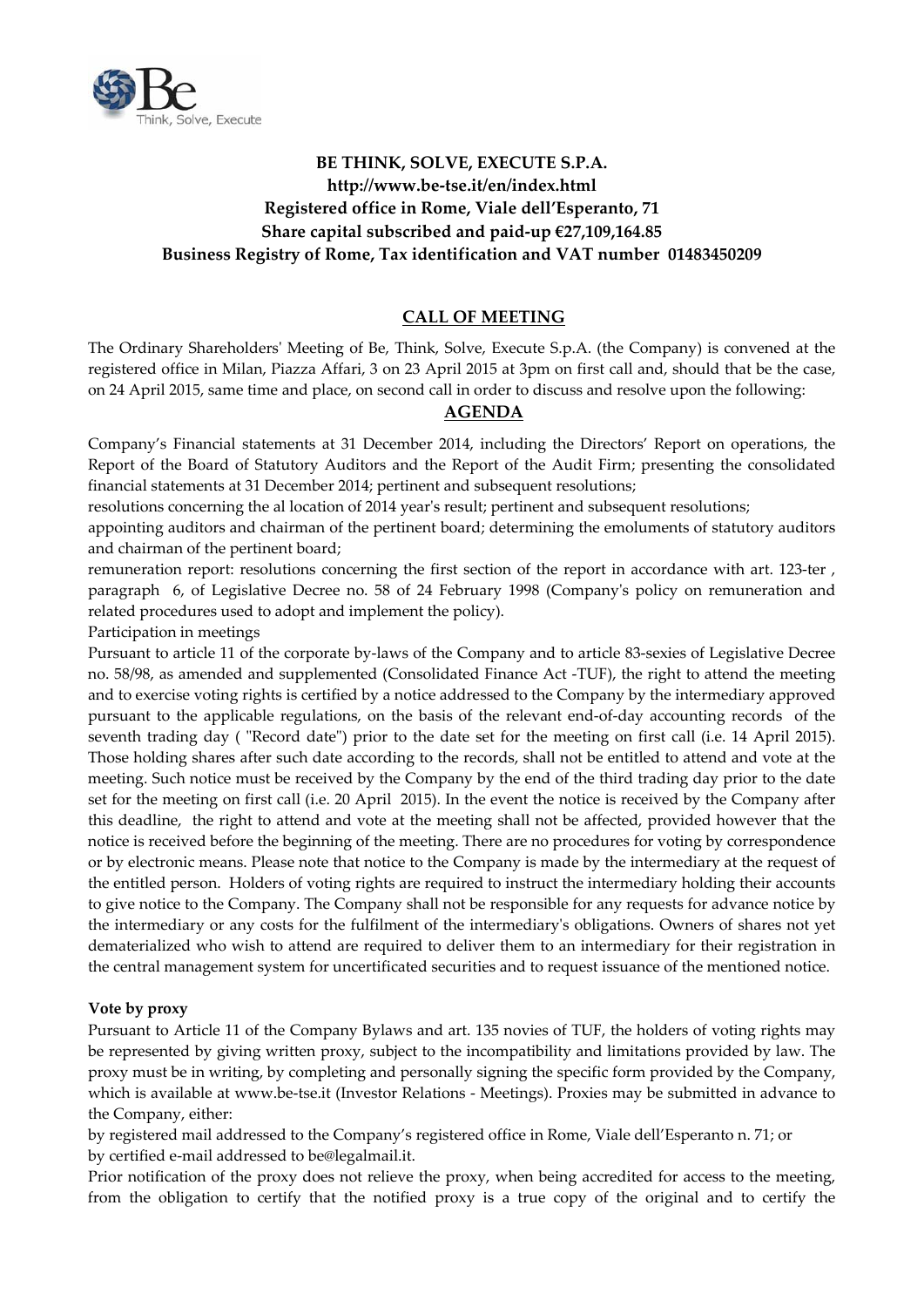

delegator's identity by producing a copy of a valid ID document of the delegating shareholder or, where the latter is a legal person, of the pro-tempore legal representative or other appropriately authorized individual, together with the documentation that adequately certifies the status and powers of such individual.

#### **Representative designated by the Company**

Shareholders may give a proxy at no cost and with voting instructions to Francesca Flego Att., who has been appointed by the Company pursuant to article 135-undecies of the TUF. The proxy is effective only for proposals for which voting instructions have been provided. The proxy must be in writing, by completing and personally signing the specific form provided by the Company, which is available at www.be‐tse.it (Investor Relations ‐ Meetings). Proxies must be received by the end of the second trading day prior to the date set for the meeting on first call (i.e. by 21 April 2015) together with a copy of a valid ID document of the delegating shareholder or, where the latter is a legal person, of the pro‐tempore legal representative or other appropriately authorized individual, together with the documentation that adequately certifies the status and powers of such individual; proxies must be submitted either:

in original, by registered mail to the representativeʹs address specified for the purpose in Milan, Via Privata Fratelli Gabba no. 3; or as electronic copy by certified e‐mail addressed to francesca.flego@milano.pecavvocati.it .

Right to pose questions on the items on the agenda

Pursuant to art. 127‐ter of the TUF, those entitled to vote may ask questions on the items on the agenda even before the meeting, alternatively:

by registered mail addressed to the Company's registered office in Rome, Viale dell'Esperanto n. 71; or by certified e‐mail addressed to be@legalmail.it.

Questions must be accompanied by certificates confirming the askerʹs eligibility to exercise the right to vote and must be sent by the end of the third calendar day prior to the date set for the meeting (i.e., by 20 April 2015). The questions received will be answered at the latest during the meeting and the Company may opt to provide a single answer to questions with the same content. A question shall be considered as answered during the meeting when the answer is made available in paper format to each of the concerned persons at the beginning of the meeting. Additional information shall be made available to the shareholders in the Companyʹs website (http://www.be‐tse.it/en/index.html).

#### **Additions to the agenda and submission of new proposals to be resolved upon**

Pursuant to article 126‐bis of the TUF, Shareholders representing, also jointly, at least a fortieth of the share capital shall also be entitled to request additions to the agenda for the meeting within 10 days of publication of this notice calling the meeting (i.e. by 22 March 2015), listing the additional items for discussion in the request or filing resolution proposals on the items already shown in the agenda. Requests for additions, along with the certification attesting eligibility to attend the meeting and the report under Article 126‐bis, paragraph 4, of the TUF, must be received by the Company within the said time limit of ten days (i.e., by 22 March 2015), either:

by registered mail addressed to the Company's registered office in Rome, Viale dell'Esperanto n. 71; or by certified e‐mail addressed to be@legalmail.it.

Any additions to the agenda to be discussed by the shareholdersʹ meeting as a result of the above requests shall be notified with the same formalities prescribed for publication of the call notice, at least fifteen days prior to the date set for the meeting (i.e. before 8 April 2015). Upon publication of the notice of addition, the report prepared by the requesting shareholders, accompanied by an assessment of the management body, if any, shall be made available to the public with the same formalities provided for the documentation of the meeting. Please note that additions are not admitted for issues upon which the Meeting resolves according to the law, on the suggestion of the directors or on the basis of a project or report drawn up by them.

## **Procedures for appointing the Board of Statutory Auditors of the Company**

Pursuant to Article 148 of the TUF and art. 19 of the Company bylaws the members of the Board of Statutory Auditors are elected from slates of candidates. The lists of candidates shall be prepared, filed and published